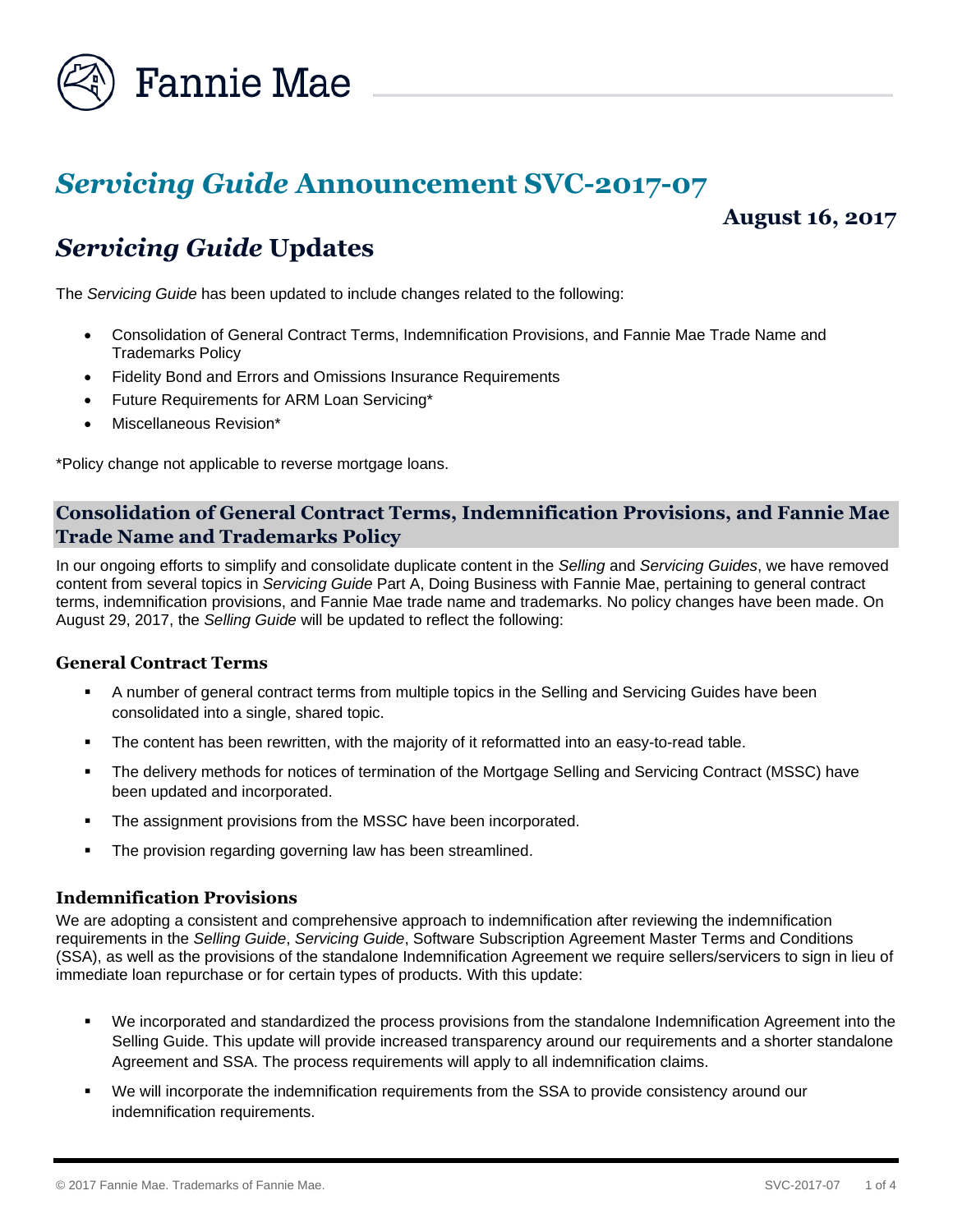

 References to "Fannie Mae's sole discretion" with regard to determination of "Fannie Mae Losses" have been eliminated.

# **Fannie Mae Trade Name and Trademarks**

The terms related to the use of Fannie Mae trade name and trademarks have been reformatted into an easy-to-read table. The following table provides more detailed information on the placement of content within the *Selling Guide* from the impacted *Servicing Guide* topics.

| <b>Impacted Servicing Guide Topics</b> | <b>New Content Location within the</b><br><b>Selling Guide</b> |
|----------------------------------------|----------------------------------------------------------------|
| A2-1-05, Use of Fannie Mae             | A2-6-01, Fannie Mae Name and                                   |
| <b>Trademarks</b>                      | <b>Trademarks</b>                                              |
| A1-1-02, Representation and            | A2-1-03, Indemnification for                                   |
| <b>Warranty Requirements</b>           | Losses                                                         |
|                                        | A2-1-01, Contractual Obligations                               |
|                                        | for Seller/Servicers                                           |
| DELETED TOPIC: A1-1-01,                | A2-1-01, Contractual Obligations for                           |
| Definition of "Seller/Servicer"        | Seller/Servicers                                               |

#### **Effective Date**

The *Selling Guide* updates will be published on August 29, 2017.

#### **Fidelity Bond and Errors and Omissions Insurance Requirements**

Our requirements for fidelity bond and errors and omissions insurance have not been materially updated for almost 20 years. As a result, some of the requirements are outdated and do not represent current risk management practices or market conditions.

On February 15, 2017, with Announcement [SVC-2017-02,](https://www.fanniemae.com/content/announcement/svc1702.pdf) the requirements for fidelity bond and errors and omissions insurance were consolidated into the *Selling Guide*. On July 25, 2017, we updated the *Selling Guide* to reflect the following changes:

- Introduced a fidelity bond coverage amount cap of \$150 million.
- Added an errors and omissions coverage amount cap of \$30 million for seller/servicers that have singlefamily and multifamily mortgage loan portfolios. Previously, Fannie Mae had coverage cap requirements that only addressed single-family mortgage loan portfolios.
- Clarified that fidelity bond and errors and omissions insurance coverage must be equal to a percentage of the greater of the seller/servicer's annual:
	- total UPB of single-family and multifamily mortgage loan annual originations, or
	- **•** highest monthly total UPB of single-family and multifamily servicing of mortgage loans that the seller/servicer owns, including mortgage loans owned by the seller/servicer and serviced by others.
- Increased the maximum allowed deductible for fidelity bond and errors and omissions insurance to:
	- 10% for mortgage loan portfolios less than \$1 billion, or
	- **15% for mortgage loan portfolios greater than or equal to \$1 billion.**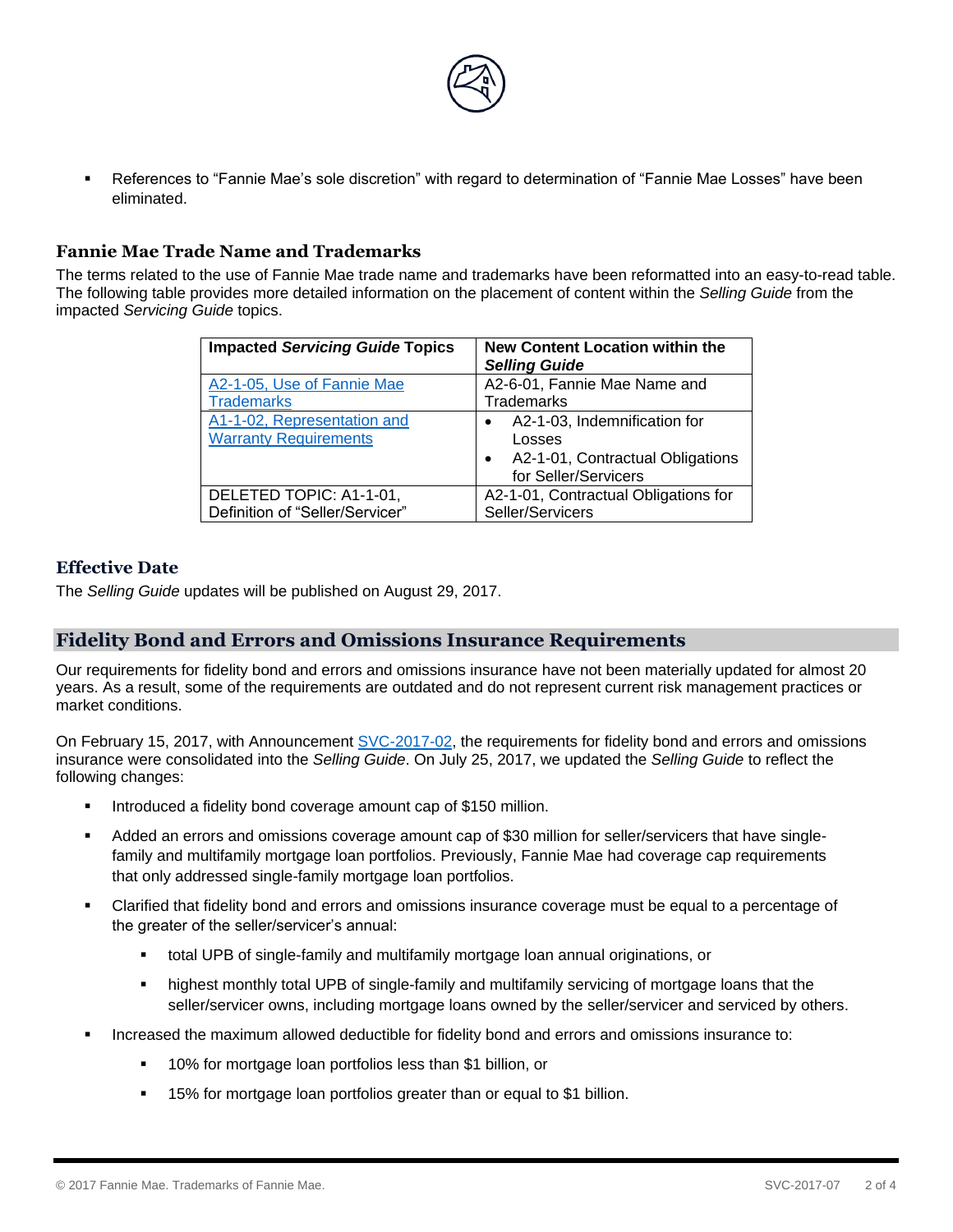

- Clarified when we will consider a captive or reinsurance arrangement for fidelity bond and errors and omissions insurance.
- Eliminated a surety bond requirement.
- Updated fidelity bond and errors and omissions insurance coverage requirements for master servicers and subservicers to clarify that master servicers are responsible for maintaining coverage for any loans serviced by others on their behalf.
- Changed the requirement for when the seller/servicer must notify us of a fidelity bond or errors and omissions insurance loss from 10 business days from the date of the loss event to within 30 days from discovery.
- Clarified the provisions related to Fannie Mae's rights under a seller/servicer's fidelity bond and errors and omissions insurance policy.
- Eliminated the annual requirement for a seller/servicer to provide a copy of the fidelity bond or errors and omissions insurance policy upon Fannie Mae's request. (We will rely instead on related information sellers/servicers provide us annually.)

# **Updated** *Selling Guide* **Topics**

- A3-5-01, Fidelity Bond and Errors and Omissions Coverage Provisions
- A3-5-02, Fidelity Bond Policy Requirements
- A3-5-03, Errors and Omissions Policy Requirements
- A3-5-04, Reporting Fidelity Bond and Errors and Omissions Events

#### **Effective Date**

Servicers are encouraged to implement these policy changes immediately, but must implement them by October 1, 2018.

# **Future Requirements for ARM Loan Servicing**

To align whole loan ARM execution with the market demand for weighted average margin ARM MBS, the *Servicing Guide* is being updated to reflect a future change in the commitment and servicing calculation of ARM margins for whole loans. Fannie Mae currently allows the amount remitted for a post-rate adjustment to be calculated as the index plus the required net yield of the ARM product. The ARM margin calculation will be changed to require the post-rate adjustment remittance to be the index plus the net margin of the mortgage loan. See *Selling Guide* Announcement [SEL-2017-05](https://www.fanniemae.com/content/announcement/sel1705.pdf) for additional information.

#### **Updated** *Servicing Guide* **Topics**

- [A2-3-03, Yield Differential Adjustments](https://www.fanniemae.com/content/guide/svc081617.pdf#page=112)
- [F-2-05, Historical Yield Differential Adjustment Provisions](https://www.fanniemae.com/content/guide/svc081617.pdf#page=832)

*[Investor Reporting Manual](https://www.fanniemae.com/content/guide/investor-reporting-manual.pdf)* 5-02, Calculations Related to Pass-through Rates, has also been updated.

# **Effective Date**

This policy change will affect whole loan ARMs committed (and subsequently delivered) to Fannie Mae as of September 11, 2017, but will not affect ARM loan servicing until these mortgage loans become subject to their first rate resets.